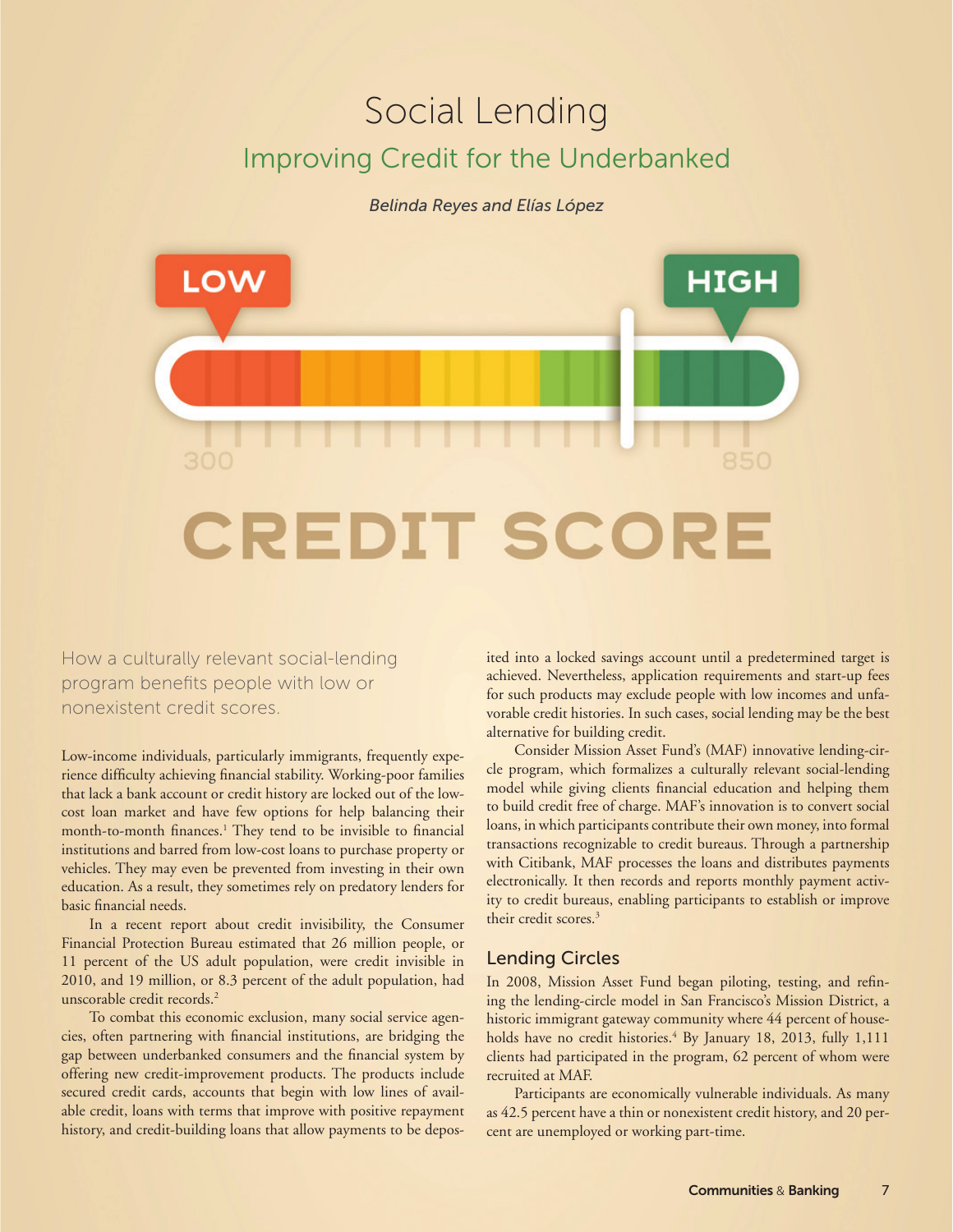This Communities & Banking article is copyrighted by the Federal Reserve Bank of Boston. The views expressed are not necessarily those of the Bank or the Federal Reserve System. Copies of articles may be downloaded without cost at www.bostonfed.org/commdev/c&b.



Mission Asset Fund staffer shows client Shweta how to sign up for a lending circle on her mobile phone.

Participants take an online financial training class before joining a lending circle. Each individual decides on an amount to contribute and is matched to a group of six to 10 participants who

are contributing the same amount. Each person, in rotation, gets a turn to borrow the collected funds. The group decides on the terms of the contract, the duration of the loan, the loan amount, and the distribution of the funds. MAF secures the loans in case any participant defaults.

The program aims to help financially disenfranchised populations transition to the financial mainstream by providing education, coaching, and access to social loans. The expectation is that by gaining information, experiencing the benefits of saving, and receiving peer

support, clients will be able to improve their credit scores and change their financial behavior.

To study the program, researchers employed a quasi-experimental design. Participants were deemed successful if their credit score saw an improvement of 20 or more points after 10 months. The same criteria were used to ascertain whether the individuals in the control group were successful.



Zenaida, shown with husband Luis and son Mateo, launched a catering business after improving her credit through a lending circle.

The authors selected as a treatment group a sample of MAF clients who started on their first lending circle between January 2011 and December 2012 and completed it by January 2013. During that period, a total of 260 new participants enrolled at MAF's Mission District office. A survey was administered to the treatment group at the start of their lending circle and 10 months later. The same went for a control group of 383 individuals with similar characteristics, recruited in the Mission District. Researchers collected credit reports at the beginning and end for both groups.

#### Findings

The study found that lending circles are successfully transitioning immigrant women in particular to the financial mainstream and improving outstanding debt. The success of the program is notable in that the study took place in the wake of one of the most severe recessions in California's history.

The program appears to be serving two purposes: for people with no credit history, lending circles allow them to establish credit and reduce their debt. People with an established credit record find that lending circles assist them in getting a handle on their financial situations and improving their outstanding debt.

The likelihood of an improved credit score depended on the credit score in the pretest. (See "Probability of Success Depends on Original Credit Score.") Controlling for all characteristics of the model, individuals in the treatment group were almost twice as likely as those in the control group to succeed if they started with no credit score or a poor score (< 580). As the pretest score increases, the

probability of success decreases. There was no significant difference in the probability of success between the treatment group and the control group for people who started with a credit score above 620.

In addition to the changes in credit scores, treatment was associated with significant adjustments to other aspects of the credit report. (See "Changes in Credit Report Elements.") Most striking were the changes in outstanding debt. Clients—particularly people

#### Probability of Success Depends on Original Credit Score





photo Page Bertelsen

Ber